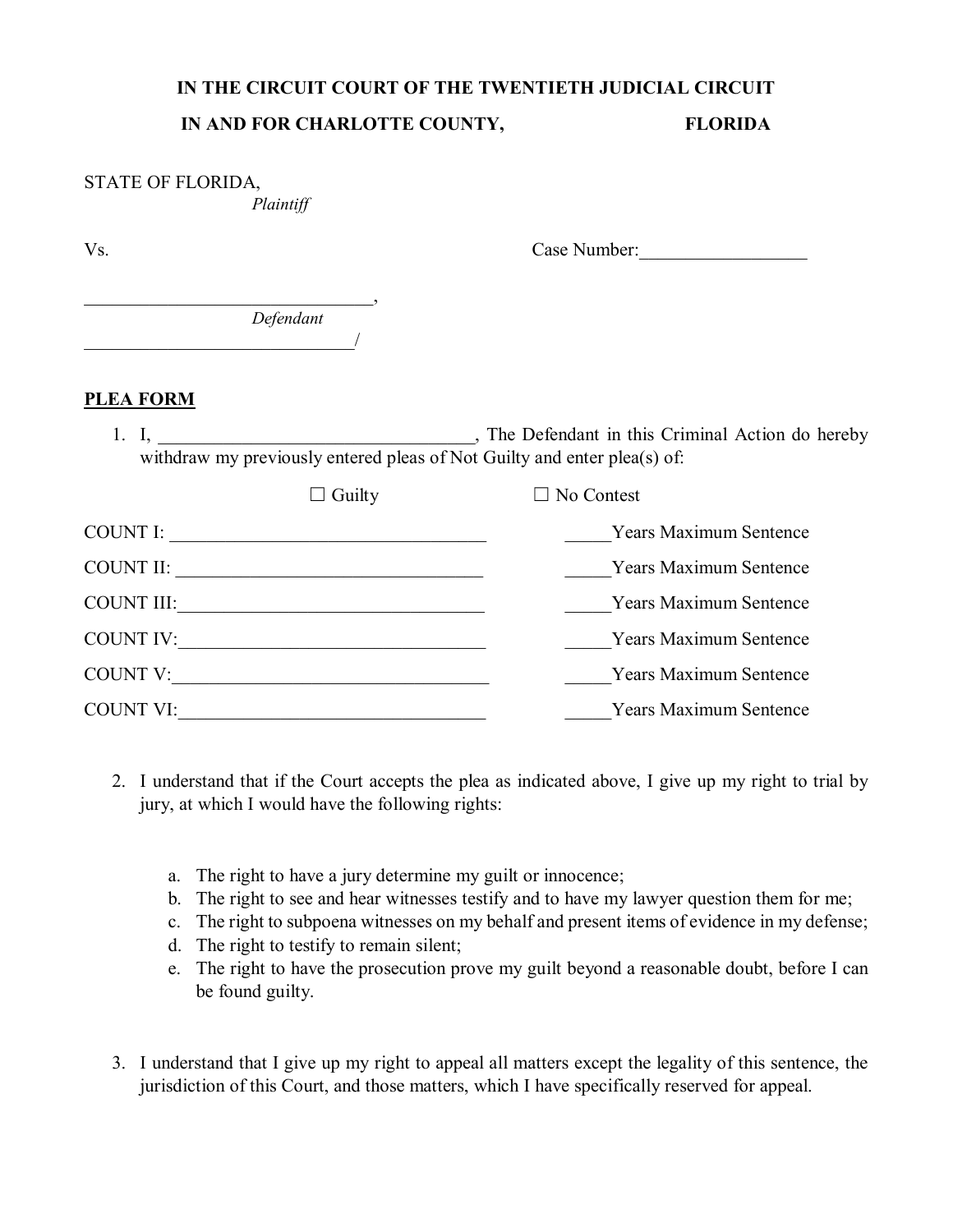$\Box$  I have reserved the following matter(s) for appeal:

My attorney has explained to me what an appeal is and how I can properly file for an appeal should I choose to do so. My attorney has advised me that if I cannot afford an attorney, one will be appointed for me by the Court.

\_\_\_\_\_\_\_\_\_\_\_\_\_\_\_\_\_\_\_\_\_\_\_\_\_\_\_\_\_\_\_\_\_\_\_\_\_\_\_\_\_\_\_\_\_\_\_\_\_\_\_\_\_\_\_\_\_\_\_\_\_\_\_\_\_\_\_\_\_

- 4. I understand that a Plea of Not Guilty denies that I committed the crime(s): a Plea of Guilty admits that I did commit the crime(s): a Plea of Nolo Contendere (or "No Contest") says that I do not contest the evidence against me. I understand that if the Court accepts my plea(s) there will be no trial and the Court will impose sentence(s) based upon my plea(s).
- 5. I have read the information in this case, or have had it read to me, and I fully understand the terms of the plea agreement and the charge(s) to which I enter my plea(s). My attorney has explained to me the maximum penalty for the charge(s), the essential elements of the crime(s), and possible defenses to the crime(s), and I understand these things. I understand that if I am on parole, my parole can be revoked and I can be returned to prison to complete that sentence; if I am on probation, my probation can be revoked and I can receive a separate sentence up to the maximum on the probation charge in addition to the sentence imposed on this case.
- 6. No one has promised me anything to get me to enter this plea(s) unless one of the following is checked and completed:
	- $\_$  , and the set of the set of the set of the set of the set of the set of the set of the set of the set of the set of the set of the set of the set of the set of the set of the set of the set of the set of the set of th  $\_$  , and the set of the set of the set of the set of the set of the set of the set of the set of the set of the set of the set of the set of the set of the set of the set of the set of the set of the set of the set of th  $\_$  , and the set of the set of the set of the set of the set of the set of the set of the set of the set of the set of the set of the set of the set of the set of the set of the set of the set of the set of the set of th  $\_$  , and the set of the set of the set of the set of the set of the set of the set of the set of the set of the set of the set of the set of the set of the set of the set of the set of the set of the set of the set of th  $\_$  , and the set of the set of the set of the set of the set of the set of the set of the set of the set of the set of the set of the set of the set of the set of the set of the set of the set of the set of the set of th b. ☐ The Court has agreed: \_\_\_\_\_\_\_\_\_\_\_\_\_\_\_\_\_\_\_\_\_\_\_\_\_\_\_\_\_\_\_\_\_\_\_\_\_\_\_\_\_\_\_\_\_\_\_\_\_\_\_  $\_$  , and the set of the set of the set of the set of the set of the set of the set of the set of the set of the set of the set of the set of the set of the set of the set of the set of the set of the set of the set of th  $\_$  , and the set of the set of the set of the set of the set of the set of the set of the set of the set of the set of the set of the set of the set of the set of the set of the set of the set of the set of the set of th  $\_$  , and the set of the set of the set of the set of the set of the set of the set of the set of the set of the set of the set of the set of the set of the set of the set of the set of the set of the set of the set of th
	- a.  $\Box$  The prosecutor has recommended:

7. IF CRIME WAS COMMITTED PRIOR TO OCTOBER 1<sup>ST</sup>, 1998, THE FOLLOWING APPLIES: I understand my sentence will be imposed within the sentencing guideline. My presumptive sentence is based upon certain factors which have been explained to me. The Court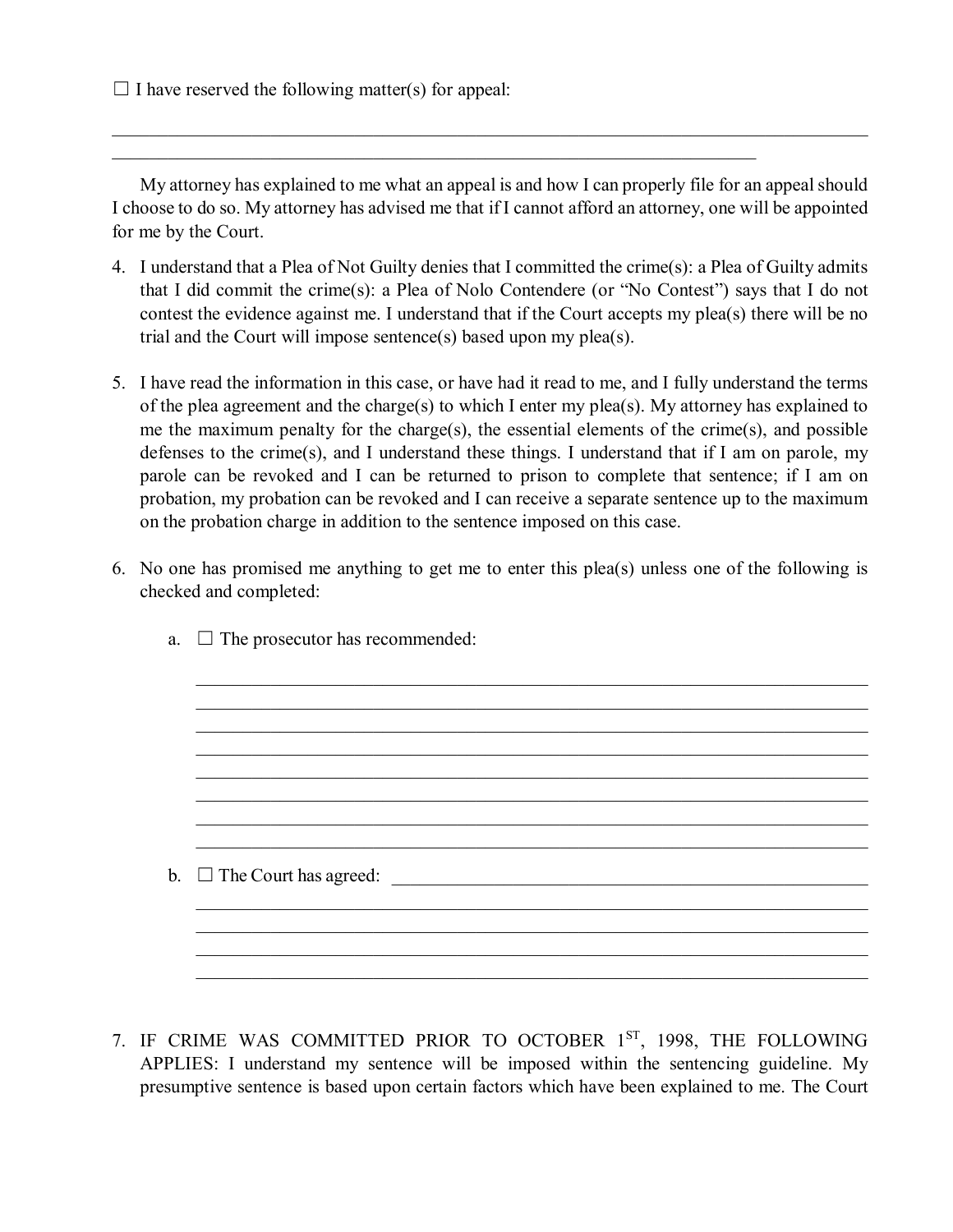can exceed this presumptive sentence and impose up to the maximum of by expressing clear and convincing reasons to do so. If the sentence guidelines are exceeded, I will have the right to appeal this sentence. I have truthfully advised the Court as to my prior criminal history so that my presumptive sentence can be estimated under the sentencing guidelines.

- 8. IF CRIME WAS COMMITTED ON OR AFTER OCTOBER 1ST, 1998, THE FOLLOWING APPLIES: I understand my sentence will be imposed consistent with the Florida Criminal Punishment Code. The Code provides that the trial court may impose a sentence up to and including the statutory maximum for any offense. I also understand that, absent a legitimate uncoerced plea bargain, there are limited reasons why a judge may depart below the lowest permissible sentence established by the Code. I have truthfully advised the court as to my prior criminal history and after consultation with my attorney, agree that my Code score sheet has been calculated correctly. If you violate your probation or community control at a future date, you are still subject to these statutory maximums.
- 9. If a background check of my criminal history reveals undisclosed convictions, and if these convications serve to enhance my presumptive sentence beyond that currently envisioned; I will not be allowed to withdraw my plea, but will be sentenced in accordance with the appropriate sentencing guidelines. My lawyer has explained to me the requirement that I be truthful in disclosing my prior criminal history, and that my failure to be accurate could result in a sentence which is greater than currently envisioned.
- 10. I have read every word of this written plea or have had it read to me. I have discussed this plea(s) with my attorney and I fully understand it. I have been told what evidence the State has to present to a jury and my attorney has advised me as to what defenses, if any, I may be able to assert in my own behalf. I am fully satisfied with the way my attorney has handled this case. My attorney has effectively assisted me in all aspects of my defense.
- 11. I have been candid and truthful with my lawyer and have told my lawyer everything I know about this case.
- 12. I understand and agree that if the judge permits me to remain at liberty pending sentencing. I must notify my attorney, bondsman and probation officer, if applicable, of any change of address or telephone number. I also understand that for me to receive the sentence which has been promised by this Court, I must honor the following conditions:
	- a. I must have been truthful regarding my prior criminal history;
	- b. I must report to the Department of Probation and cooperate with them in the preparation of my pre-sentence investigation as ordered by the court.
	- c. I must remain at liberty without committing any law violation; and
	- d. I must return to this courtroom on at to be sentenced by this Court or to be sentenced in absentia in accordance with the minimum to maximum permissible range of sentence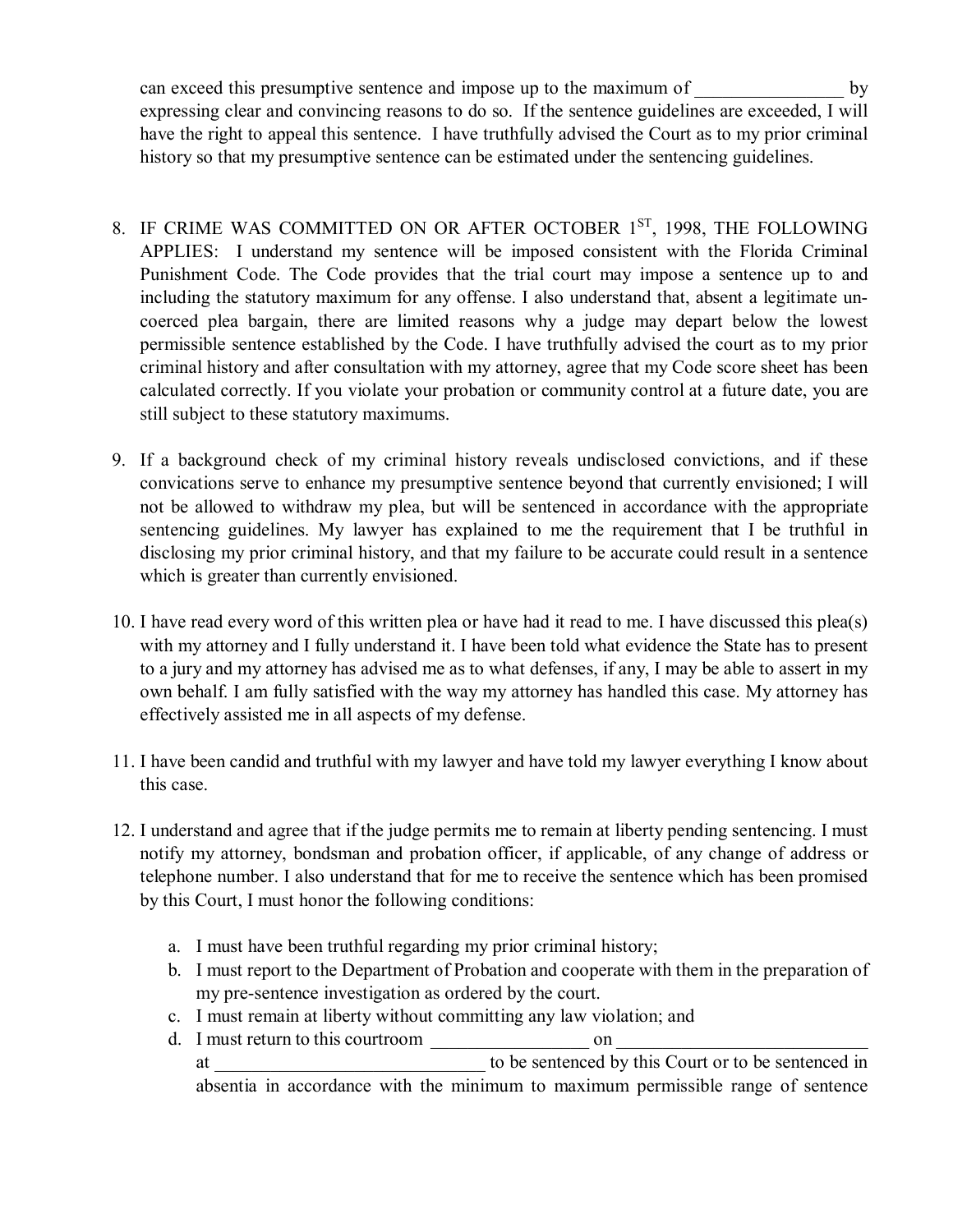allowed by law. I understand that the violation of any of these conditions could result in my not being allowed to withdraw my plea, and the Court being free to sentence me in accordance with the legal maximums recognized under the law.

- 13. My education consists of the following:
- 14. I am not under the influence of any drug, alcohol, or medication at the time I signed this plea. I am not suffering from any mental problems that will affect my understanding of this plea.
- 15. I understand that if the offense to which I am pleading is a sexually violent offense or a sexually motivated offense, or if I have previously been convicted of such an offense, this plea may subject me to involuntary civil commitment as a sexually violent predator upon completion of my sentence.
- 16. I have been fully advised and explained any deportation issues by my counsel. I understand that if I am not United States citizen, entering this plea will subject me to consideration for deportation pursuant to the laws and regulations governing the United States Department of Immigration and Customs Enforcement.
- 17. No representation has been made to induce this plea concerning the methods by which gain time and/or good time will be calculated as the award of such time is exclusively determined by the Department of Corrections. The calculation of gain time and/or good time is subject to change as determined by the Department of Corrections.
- 18. No one has threatened me to make me enter the plea(s). I am entering the plea(s) because:

 $\Box$  I am guilty.  $\Box$  I believe it is in my own best interest.

- 19. I know what a Pre-Sentence Investigation Report is and hereby waive my right to the preparation of a Pre-Sentence Investigation Report in the above referenced case(s). I enter the plea(s) voluntarily of my own free will.
- 20. If you are convicted of a crime involving illegal drugs or narcotics, your drivers license may be suspended by the Department of Highway Safety and Motor Vehicles.
- 21. If I have been ordered to do community service hours, I understand they must be done at a minimum rate of hours per month and I must show proof of these hours to my Probation/Community Control Officer every month.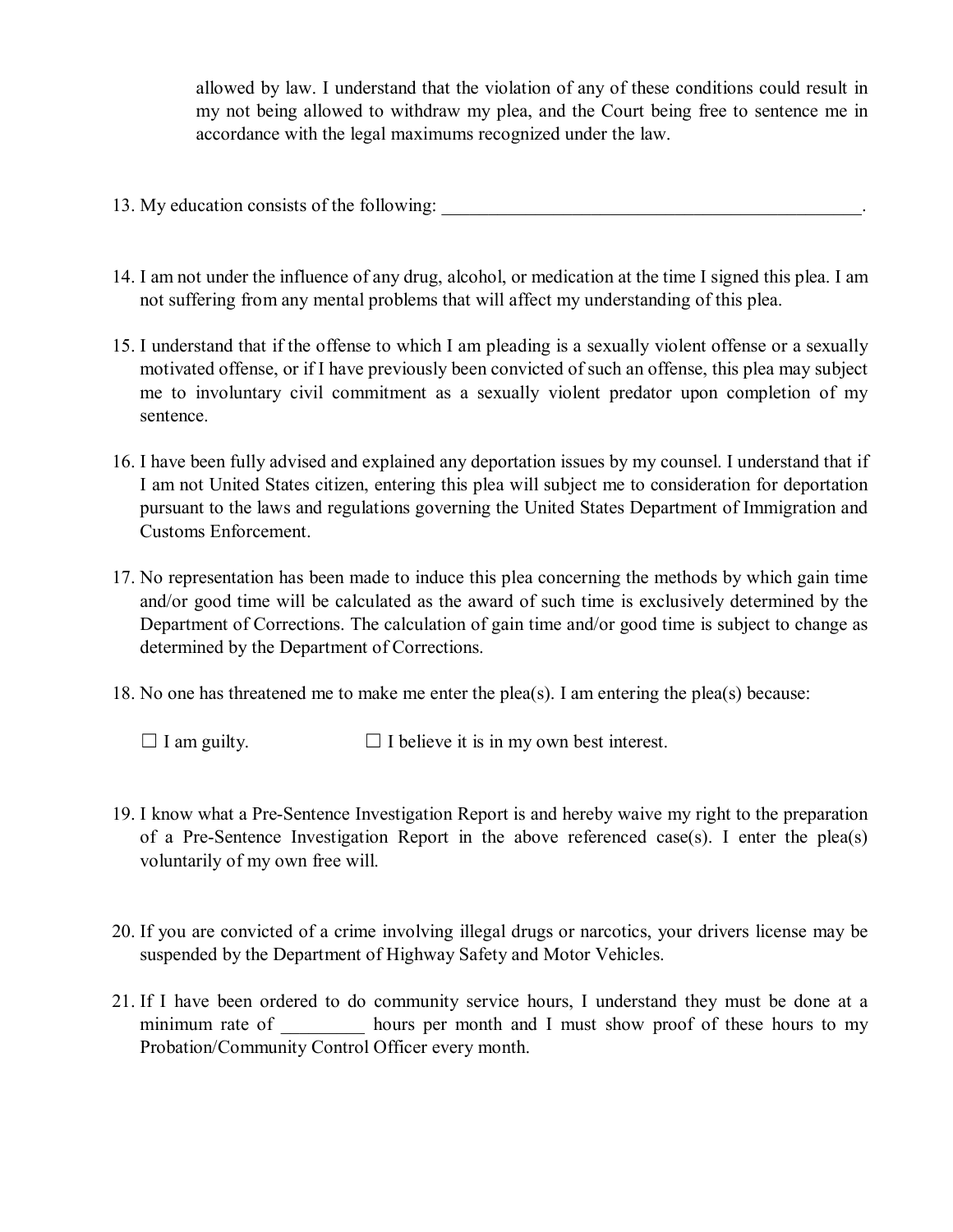I have discussed the disclosure above with my attorney and agree to the representations made by my attorney.

□ I can read English.

 $\Box$  I cannot read English, but this plea form was read to me by:

\_\_\_\_\_\_\_\_\_\_\_\_\_\_\_\_\_\_\_\_\_\_\_\_\_\_\_\_\_\_ in \_\_\_\_\_\_\_\_\_\_\_\_\_\_\_\_\_\_\_\_\_\_\_\_\_\_\_ (language), in which I understand.

SWORN TO, SIGNED AND FILED in open Court in the presence of Defense Counsel, the State, and the Honorable \_\_\_\_\_\_\_\_\_\_\_\_\_\_\_\_\_\_\_\_\_\_\_\_\_\_\_ on this \_\_\_\_\_\_\_\_\_\_\_\_\_\_ day of \_\_\_\_\_\_\_\_\_\_\_, 20\_\_\_\_\_.

 $BY:$ 

CLERK IN ATTENDANCE

Roger Eaton CLERK OF COURT

Defendant Signature